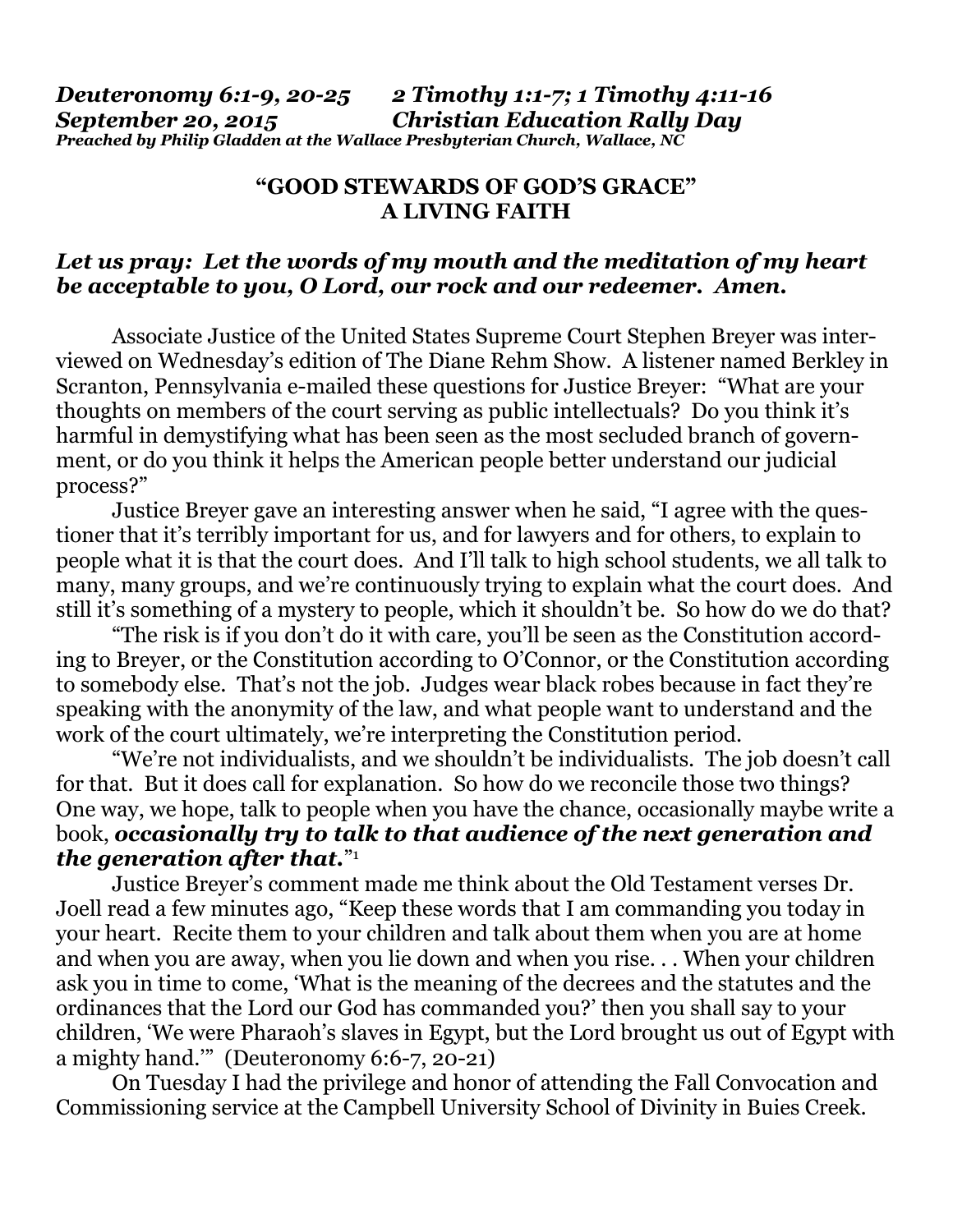Rev. Lauren Deer invited me to attend, along with Wallace Police Chief Tray Giddeons. Lauren has begun a three-year program of study for her Doctor of Ministry degree and has asked me to be her supervisor/mentor.

 Near the end of the wonderful worship service, the Dean and Associate Dean of the Divinity School presented the incoming Master of Divinity and Doctor of Ministry students with Celtic cross pins. As each student's name was called, his or her hometown and home church were named. The people who were there in support of the student were asked to stand. As I watched many different groups of people stand, I wondered about the roles they had played in the lives of the students. Were they parents? Pastors? Sunday School teachers? Youth group advisors? Trusted friends? Spiritual guides? Members of churches? Deacons and elders? Who had recited the stories about God and his power and might and grace and love and mercy in Jesus Christ to these students? With whom will these incoming students share the Good News in the days, months, and years to come?

 Today's sermon on this Christian Education Rally Day is the second in a series of seven sermons on Stewardship, under the over-arching theme of "Good Stewards of God's Grace." It is tempting and dangerous to think of "stewardship" only in terms of dollars and cents or the budget bottom line. Certainly how we use our money and other material resources is an important part of our Christian stewardship. And, yes, that will be in the sermon mix in a few weeks.

 However, Christian stewardship involves all of life. Today we highlight our Christian Education program and install and commission our Christian Education leaders for the coming year. We celebrate the abundance of spiritual gifts God has blessed our church with through the men and women who will stand before you in a few minutes. They will dedicate themselves to be Christ's faithful disciples, to show Christ's love, and to serve God's people with energy, intelligence, imagination, and love. In return, you will be asked to confirm God's call in their lives in the service of Jesus Christ and to support and encourage them in their ministry of Christian education.

 Again, Moses encouraged God's people to share with their children and with one another the great foundational truth of their faith and life together as a community: "Hear, O Israel: The Lord is our God, the Lord alone. You shall love the Lord your God with all your heart, and with all your soul, and with all your might. Keep these words in your heart. Recite them to your children and talk about them."

 Lois and Eunice took Moses' words to heart. They kept those words in their hearts. They recited them to their grandson and son, Timothy. They talked to the audience of the next generation and told him, "We were Pharaoh's slaves in Egypt, but the Lord brought us out of Egypt with a mighty hand." We might say Lois and Eunice "traditioned" the faith for Timothy. And, in his two letters to Timothy, the apostle Paul recognizes and gives thanks for Timothy's "traditioned" faith when he writes, "I am reminded of your sincere faith, a faith that lived first in your grandmother Lois and your mother Eunice and now, I am sure, lives in you." (2 Timothy 1:5)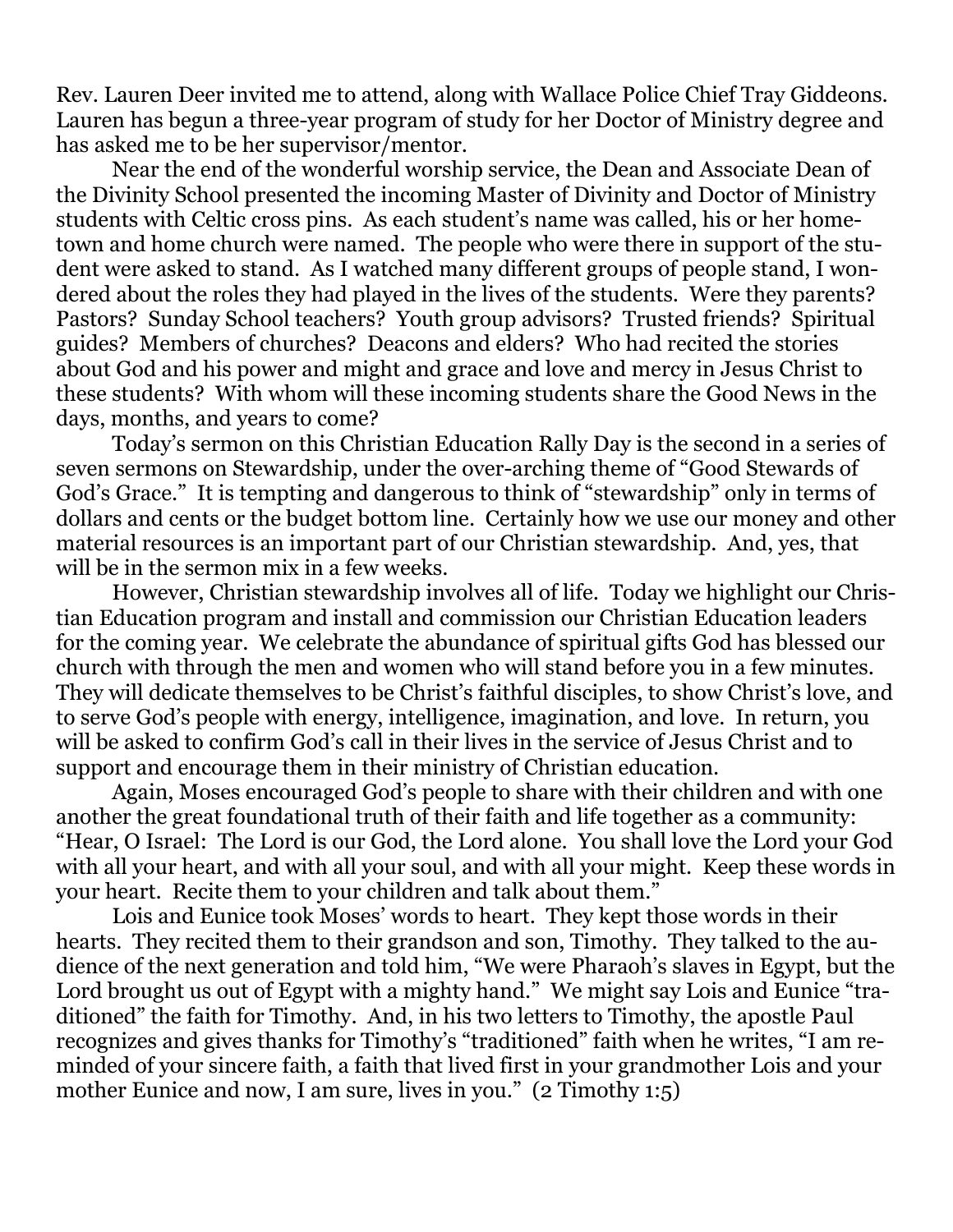But Paul is not content to let Timothy rest or rely only on the faith of his grandmother and mother. Instead, he goes on to encourage Timothy with these words, "For this reason I remind you to rekindle the gift of God that is within you through the laying on of my hands; for God did not give us a spirit of cowardice, but rather a spirit of power and of love and of self-discipline." (2 Timothy 1:6-7)

 Last Sunday morning, by the lake at Camp Kirkwood, I held eight-month-old Lane Philip Rouse in my arms and baptized him "in the name of the Father and of the Son and of the Holy Spirit." Lane Philip was baptized in the hope that one day he will claim God's covenant promises for himself and make his own profession of faith in Jesus Christ as Lord and Savior. Before I put the water on Lane Philip's head, his mom and dad answered some questions and took some vows to set before him an example of the new life in Christ and to bring him up in the knowledge and love of God. Then Lane Philip's grandmother, Georgia, asked the gathered congregation to commit to guide and nurture Lane Philip by word and deed, with love and prayer, to encourage him to know and follow Christ and to be a faithful member of his church. All of this is part of our Christian stewardship of life, of the gifts God has freely given us in Jesus Christ and through God's Holy Spirit.

 Today we will install and commission men and women who have heeded God's call in their hearts and God's claim on their lives to tell the story to the next generation. The session carefully and prayerfully makes opportunities available for all of us to "tradition" the faith to the next generation. Joell, Mary Laine, Andrea, Danielle, Lydia, Tracey, and Nell will commit themselves to sharing the good news of Jesus Christ in Sunday School classes from nursery through 12th grade. Jenna is committing herself to work with other adults in our congregation as she directs a weekly Youth Ministry for our 6th - 12th graders. Many adults are here on Wednesday nights, ready and willing and eager to share God's love and the gospel with kindergartners through 5th graders in our LOGOS program.

 Parents, I encourage you to share your children with these dedicated leaders on Sunday mornings and evenings and Wednesday nights. This is an important part of your Christian stewardship as you seek to be good stewards of God's gift of your children in your family and in our church family. It has often been said that the Christian church is just one generation away from extinction. That has always been true! Timothy wasn't a first-generation Christian. He learned his faith from his grandmother and mother. Then again, Timothy wasn't a last-generation Christian. He rekindled the gift of God as he shared the gospel with others. As someone has pointed out, when you tend a fire, you don't poke it one time and sit back. If you do, the flame will die out and the fire will go cold. No, when you tend a fire, you are constantly poking, prodding, rearranging the wood and coals, and adding more logs to the fire. That way you get more warmth and light. So it is with our tending the fire which is God's gifts of the gospel and new life in Christ.

 Today's Christian Education Rally Day is not just about or only for our children and youth. You'll notice the list of Christian Education Leaders includes the names of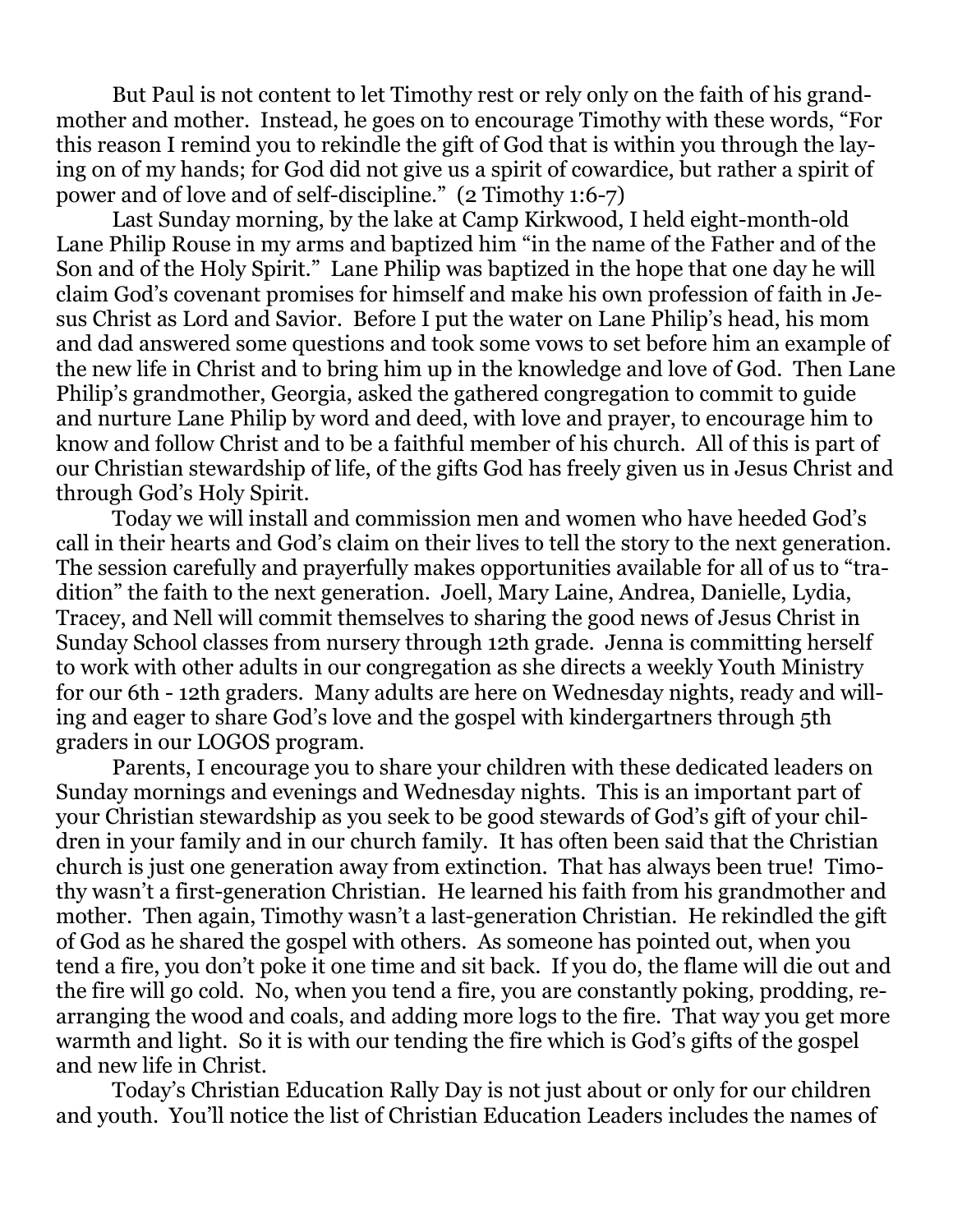teachers of three adult Sunday School classes. I encourage you and invite you to get involved in one of these classes on Sunday mornings. There is also the Wednesday morning Bible study, the Tuesday morning SonRise worship service, and Presbyterian Men and Presbyterian Women Bible studies monthly. Just as Paul wasn't willing to let Timothy rely on his grandmother's and mother's faith — or even the faith he received as a child — we can't be willing to rest on something we learned long ago. As our final hymn puts it, "I love to tell the story, for those who know it best seem hungering and thirsting to hear it, like the rest."

 If we're going to take seriously and fulfill the vows we make when a child is baptized in our church — "to encourage him or her to know and follow Christ and to be a faithful member of his church" — we all need to tend the fire of faith and the gift God has given us. If we are going to "tradition" the faith to the next generation, we need to continue to grow in our own faith and learn how the living word continues to speak to us throughout our lives.

 Not too long ago, I added a quote to my quote journal from a theologian named Jaroslave Pelikan. Here is the quote: "Tradition is the living faith of the dead; traditionalism is the dead faith of the living." This week I read some more about Pelikan's comment and found there was another sentence that speaks to our Christian stewardship of God's Word: "Tradition lives in conversation with the past, while remembering where we are and when we are and that it is we who have to decide."<sup>2</sup> Another person has put it this way: "The past is made alive and powerful for the present so that it can shape the future."

 In other words, Paul reminded Timothy to remember his roots and his grounding in the faith. He also urged Timothy to be diligent in kindling that faith and the gift God had given him. Last Sunday, I asked folks to think about particular people in this congregation and the spiritual gifts they have and faithfully use in this church and community and for the glory of God. This morning I ask you to think about the people who "traditioned the faith" for you — grandparents, parents, Sunday School teachers, youth leaders, pastors, circle leaders, friends, mentors. Thank God for these faithful people!

 We serve a living God who has given us his living Word so we can have a living faith. But there is always the danger of having the "dead faith of the living." One day some Sadducees tried to trap Jesus by posing a hypothetical situation about the resurrection from the dead. Jesus answered them, "You are wrong, because you know neither the scriptures nor the power of God. . . And as for the resurrection of the dead, have you not read what was said to you by God, 'I am the God of Abraham, the God of Isaac, and the God of Jacob'? He is God not of the dead, but of the living." (Matthew 22:29, 31-32)

 In a commentary on Paul's letter to Timothy about "traditioning" the faith, one writer applies Paul's encouraging advice to us in the church today: "If we are going to recover the Christian tradition in the contemporary world, we cannot proceed timidly, but must stir up this flame, this gift of God, this spirit of power constrained by love and guided by a sound mind."3